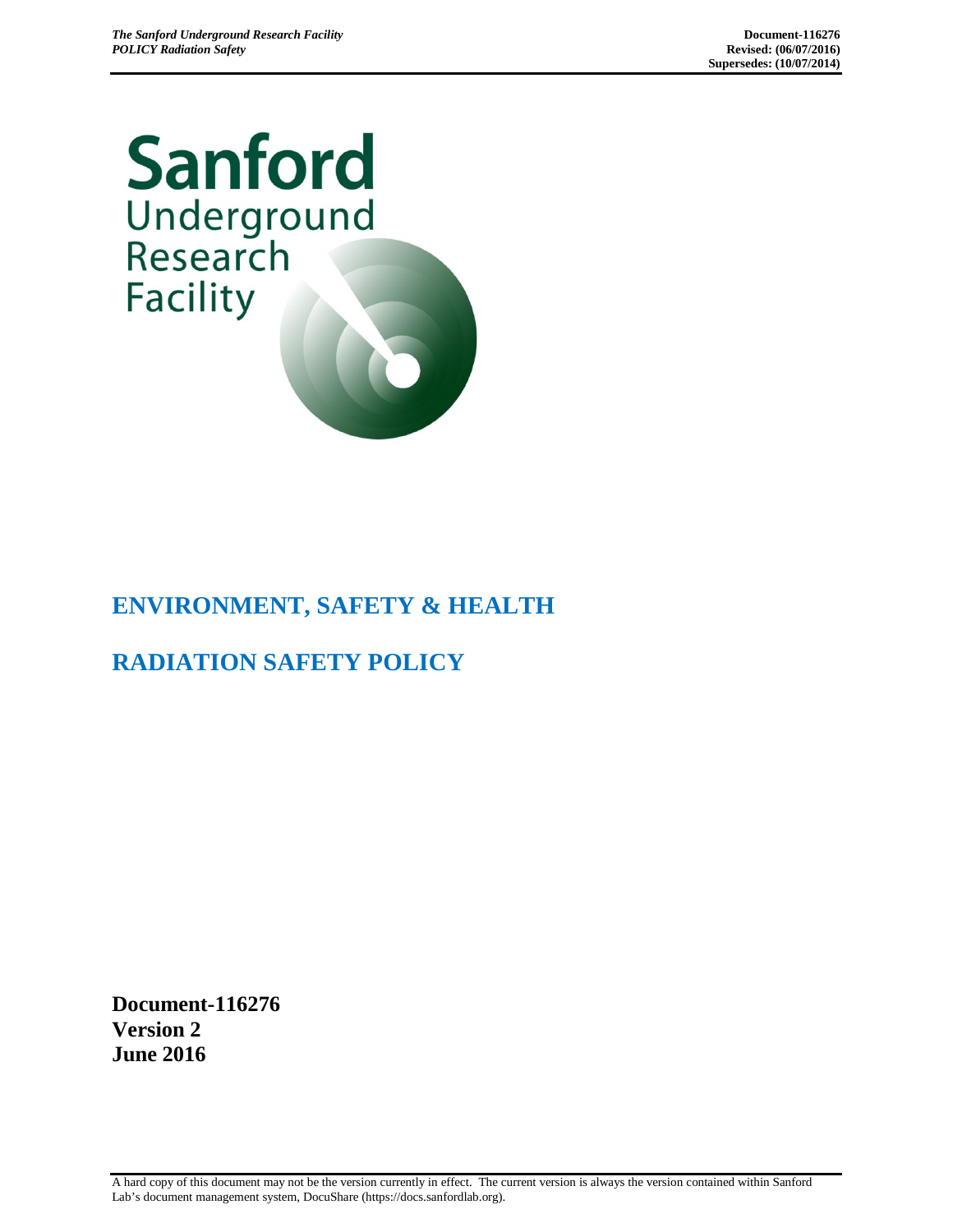# <span id="page-1-0"></span>**Table of Contents**

| 1.0  |  |  |  |  |  |  |
|------|--|--|--|--|--|--|
| 2.0  |  |  |  |  |  |  |
| 3.0  |  |  |  |  |  |  |
| 4.0  |  |  |  |  |  |  |
| 5.0  |  |  |  |  |  |  |
| 5.1. |  |  |  |  |  |  |
| 5.2. |  |  |  |  |  |  |
| 5.3. |  |  |  |  |  |  |
| 5.4. |  |  |  |  |  |  |
| 5.5. |  |  |  |  |  |  |
| 5.6. |  |  |  |  |  |  |
| 5.7. |  |  |  |  |  |  |
|      |  |  |  |  |  |  |
|      |  |  |  |  |  |  |
|      |  |  |  |  |  |  |
|      |  |  |  |  |  |  |
|      |  |  |  |  |  |  |
| 6.0  |  |  |  |  |  |  |
| 6.1. |  |  |  |  |  |  |
| 6.2. |  |  |  |  |  |  |
|      |  |  |  |  |  |  |

A hard copy of this document may not be the version currently in effect. The current version is always the version contained within Sanford Lab's document management system, DocuShare (https://docs.sanfordlab.org).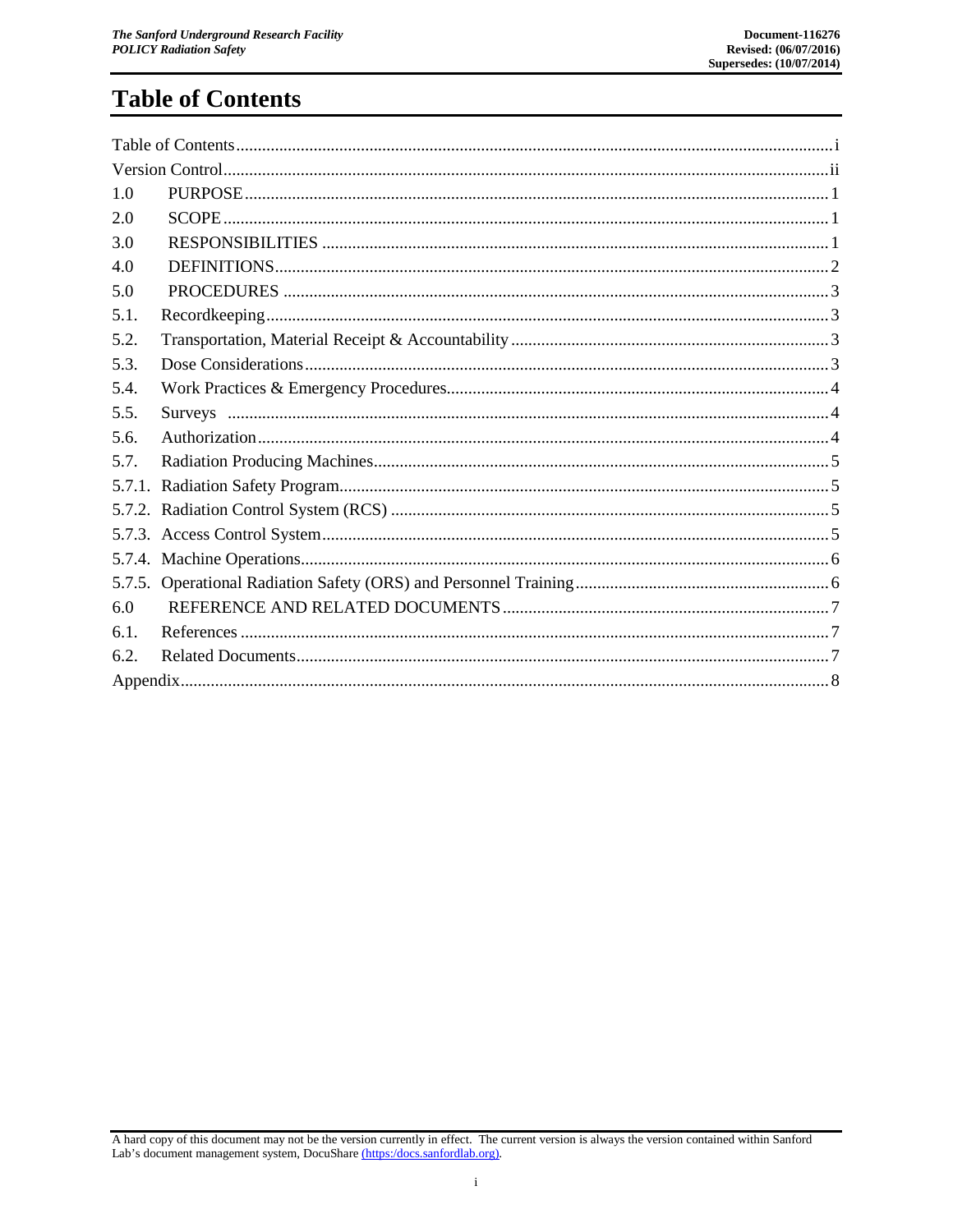#### <span id="page-2-0"></span>**Version Control**

| <b>Responsible Person</b>                    | <b>Document</b><br><b>Control</b><br><b>Number</b> | <b>Document</b><br><b>Version</b> | <b>Publication</b><br>Date | <b>Description of Change</b>                                                                                                                                                                                                                  |
|----------------------------------------------|----------------------------------------------------|-----------------------------------|----------------------------|-----------------------------------------------------------------------------------------------------------------------------------------------------------------------------------------------------------------------------------------------|
| Charles P. Lichtenwalner                     | Document-<br>116276                                |                                   | 10/07/2014                 | Initial release.                                                                                                                                                                                                                              |
| Charles P. Lichtenwalner<br>/ Noel Schroeder | Document-<br>116276                                | $\overline{2}$                    | 06/07/2016                 | <b>Added Ionizing Radiation-</b><br>Producing Machines to Policy,<br>including references to ANSI/HPS<br>N43.1. Changes to reflect current<br>practices and based on comments<br>from CASPAR readiness review<br>committee and collaboration. |

A hard copy of this document may not be the version currently in effect. The current version is always the version contained within Sanford Lab's document management system, DocuShar[e \(https:/docs.sanfordlab.org\).](https://docs.sanfordlab.org/)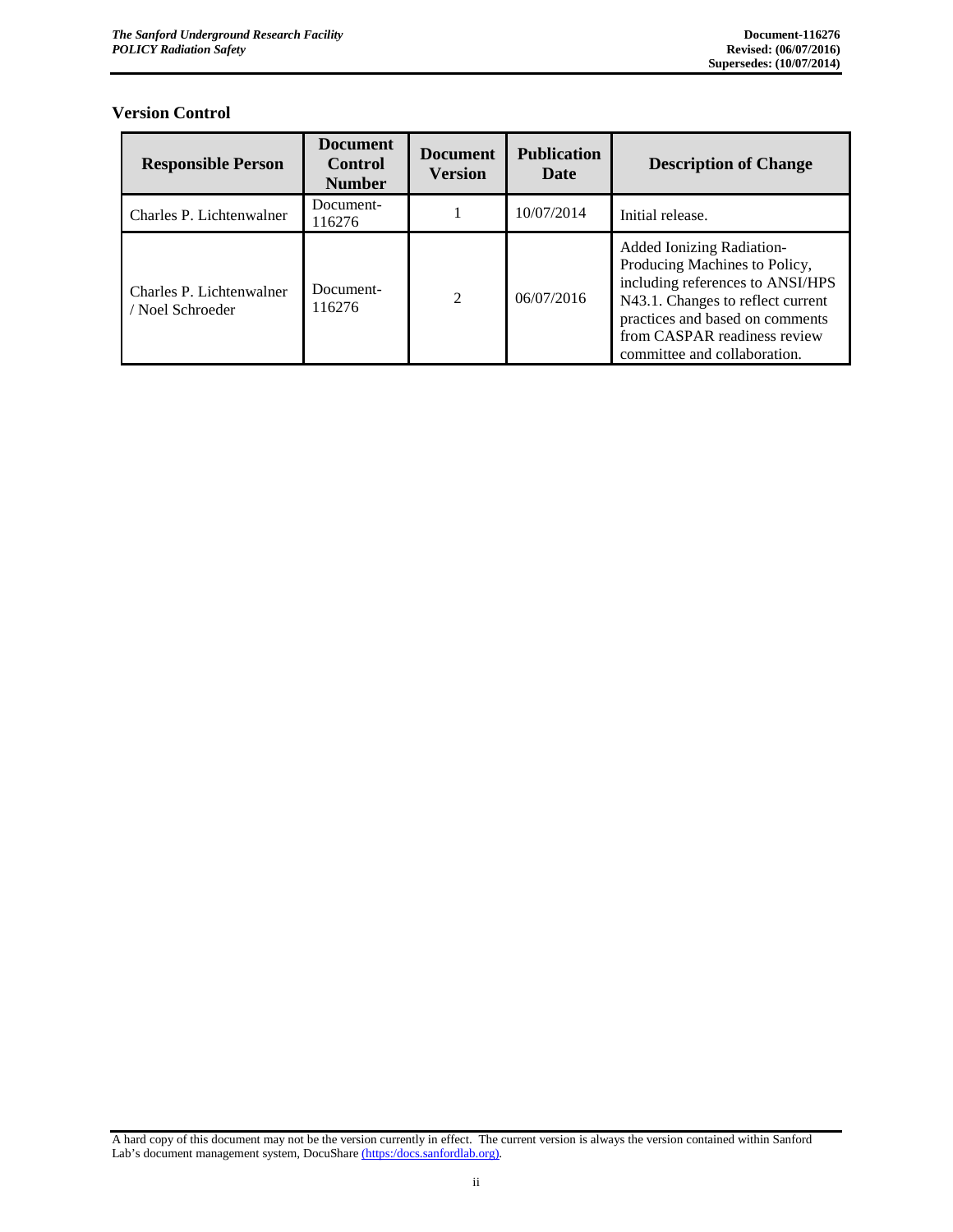# <span id="page-3-0"></span>**1.0 PURPOSE**

It is the policy of SDSTA to protect employees, users, visitors, and the general public from excessive radiation created by any activity at SDSTA. This policy shall be implemented by the establishment of procedures and processes designed to limit exposure to all personnel to levels as low as reasonably achievable (ALARA). The overarching procedures described below establishes the roles and responsibilities of SDSTA personnel, identifies necessary detailed procedures and sets reference standards for measuring the achievement of this policy.

# <span id="page-3-1"></span>**2.0 SCOPE**

This policy and procedures covers work with radiation-producing materials licensed by the state regulator for radioactive materials. South Dakota is a "non-agreement state", which means that the Nuclear Regulatory Commission (NRC) is the state regulator for radioactive materials. Ionizing radiation-producing machines policy and procedures will be covered by the ANSI/HPS standard N43.1 "Radiation Safety for the Design and Operation of Particle Accelerators" and will be licensed by the SDDENR.

# <span id="page-3-2"></span>**3.0 RESPONSIBILITIES**

# **Laboratory Director**

• Ensure that Sanford Lab management NRC license responsibilities are fulfilled per NUREG-1556 Volume 7 Section 3.

# **ESH Director**

• Appoints Sanford Lab Radiation Safety Officer.

# **Science Director**

• Appoints Radiation Contamination Subcommittee members to evaluate the introduction of radioactive materials into shared laboratory spaces and the effects of accelerators on experimental operations.

# **Radiation Safety Officer (RSO)**

- Ensure radiological safety and compliance with NRC and DOT regulations per NUREG-1556 Vol 7 Appendix I.
- Ensure radiological safety and compliance with recommendations of ANSI/HPS N43.1.
- Register ionizing radiation-producing machines as required by the SDDENR.
- Conduct physical inventories as required by the NRC license.
- Ensure tests for leakage and/or contamination are conducted for sealed sources as required by the NRC license.
- Develop and submit reports as required by the NRC license.
- Authorize Radiation Users at Sanford Lab.
- Apply for license amendments and renewals to maintain compliance.
- Ensure appropriate radiation monitoring equipment is available, maintained and calibrated.
- Review designs of accelerator radiation safety interlock systems.

A hard copy of this document may not be the version currently in effect. The current version is always the version contained within Sanford Lab's document management system, DocuShar[e \(https:/docs.sanfordlab.org\).](https://docs.sanfordlab.org/)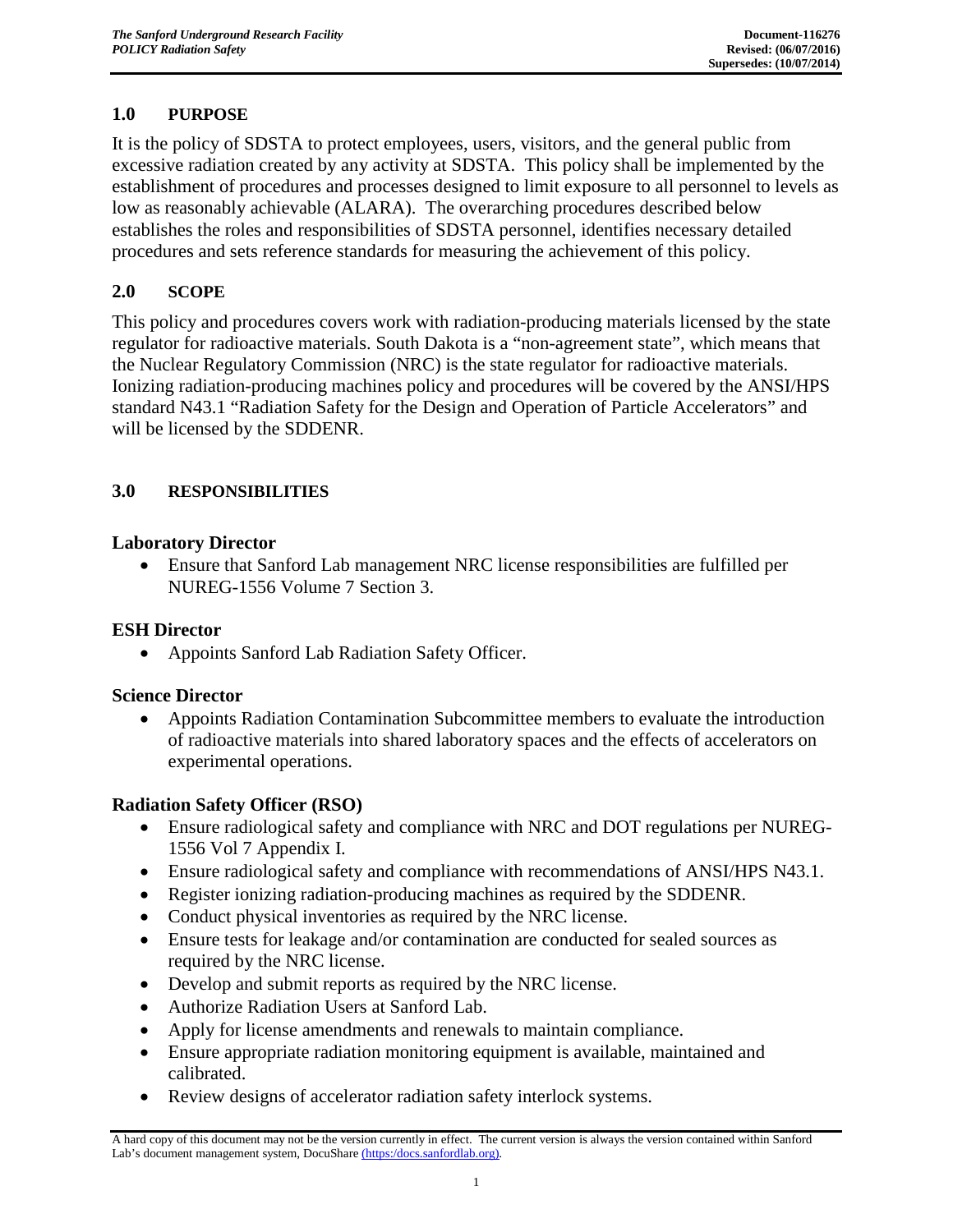- Assure proper maintenance of radiological protection records.
- Supervise shipments of radioactive materials entering or leaving the Sanford Lab site.

## **Authorized User (AU)**

- Ensure that radioactive materials and machines used in his or her particular laboratory or area are used safely and according to regulatory and Sanford Lab requirements.
- Ensure that engineering and administrative controls are used to keep occupational doses and doses to members of the public below NRC limits and that no individual be exposed to radiation unnecessarily. (ALARA)

## **Radiation User**

- Follow radiation safety procedures.
- Report unsafe conditions to supervisor and RSO.
- Report any irregularities or abnormal events, as specified in the **Incident and Near Miss** Reporting [and Response](https://docs.sanfordlab.org/docushare/dsweb/Get/Document-73314/) Investigation.

## **Warehouse Shipping/Receiving Personnel:**

- Identify a package containing radioactive material according to labeling, shipping papers, and associated prior notification.
- Segregate the package from other incoming items in a secured area until released by the RSO.
- Notify the RSO when radioactive materials are received.
- RSO is responsible for the preparation and shipping of radioactive materials from SDSTA.

#### <span id="page-4-0"></span>**4.0 DEFINITIONS**

**ALARA:** As low as reasonably achievable.

**Authorized Management Representative:** Specified during the NRC application process. The Sanford Lab Laboratory Director is the Authorized Management Representative.

**Radiation Safety Officer (RSO):** The person responsible for implementing and managing the radiation safety program.

**Radiation User:** An individual authorized by the RSO to handle radioactive materials under the direction of an Authorized User. Evidence of training is required to be designated as a Radiation User.

**Authorized User:** An individual whose training and experience have been reviewed and approved by NRC, who is named on the license, and who uses or directly supervises the use of licensed material.

**Facility**: The term "Facility" in this document refers to the Sanford Underground Research Facility.

**NRC:** Nuclear Regulatory Commission.

A hard copy of this document may not be the version currently in effect. The current version is always the version contained within Sanford Lab's document management system, DocuShar[e \(https:/docs.sanfordlab.org\).](https://docs.sanfordlab.org/)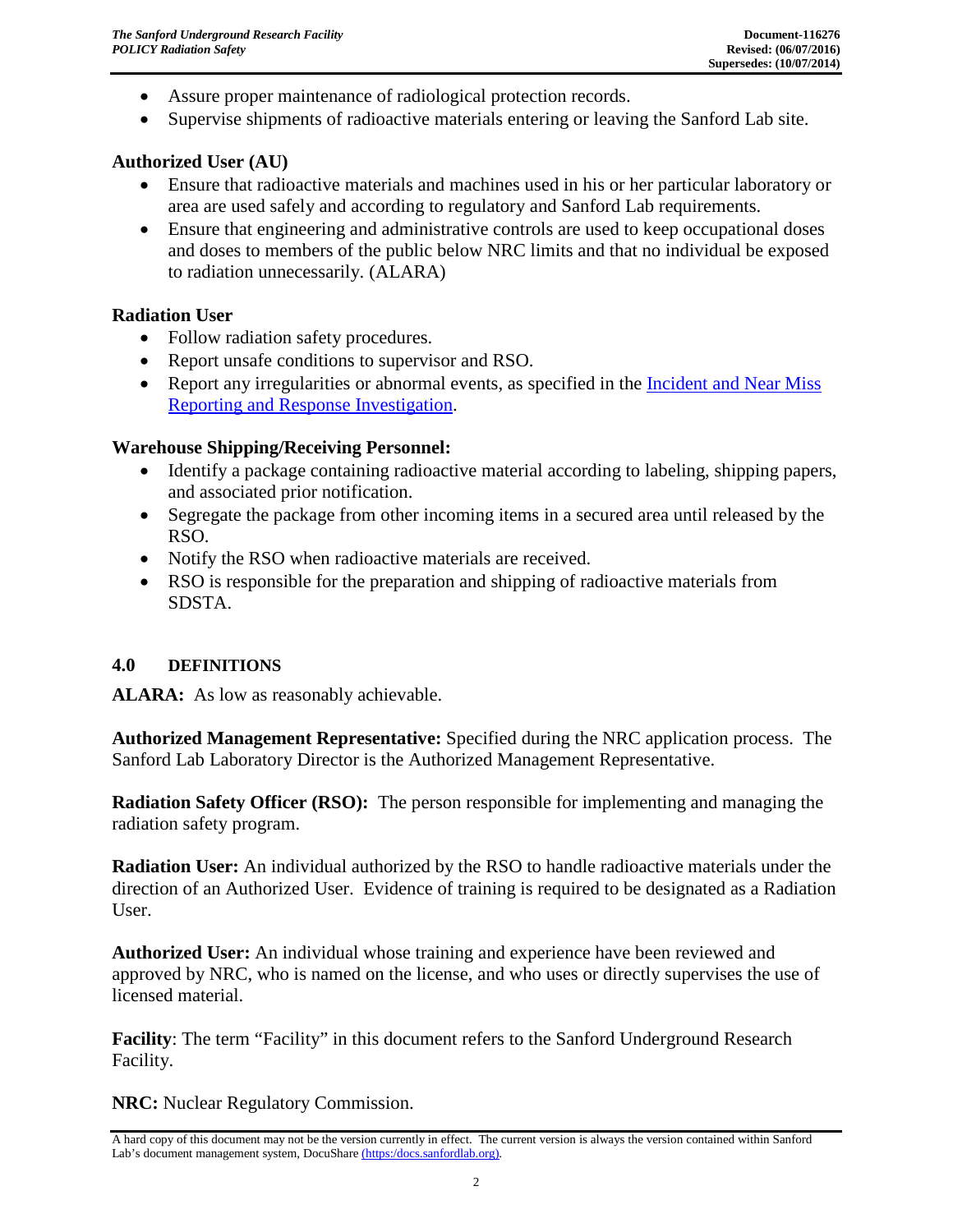**SDDENR**: South Dakota Department of Environment and Natural Resources.

**Public:** The term "Public" in this document refers to all individuals who do not have radiation safety training.

**Surface Wipe (Swipe) Test:** A test for radioactive contamination on a surface.

### <span id="page-5-0"></span>**5.0 PROCEDURES**

## <span id="page-5-1"></span>*5.1. Recordkeeping*

All radiation safety records, including those listed below, shall be stored on DocuShare:

- Procedures related to handling radioactive materials and calibrating detectors are reviewed and approved by Sanford Lab and are available in the respective [experiment areas on DocuShare](https://docs.sanfordlab.org/docushare/dsweb/View/Collection-6895)
- [Inventory of radioactive materials](https://docs.google.com/spreadsheets/d/1dmykXM-U_0-0uQsoouyMlA1WubOGBu6IhcuQehruySs/edit#gid=885254967)
- [List of authorized Radiation Users](https://docs.google.com/spreadsheets/d/1InKxBUI33kxFstganzFGpmJtNb3FZ_8S0O0TreXTu9g/edit#gid=0)
- [Radioactive material receipts](https://docs.sanfordlab.org/docushare/dsweb/View/Collection-17096)
- Leak and contamination swipe test results
- Procedures associated with accelerator operations (in respective science collaboration areas).

A [Wiki](https://docs.sanfordlab.org/docushare/dsweb/View/Wiki-271) has been developed to facilitate locating the documents.

#### <span id="page-5-2"></span>*5.2. Transportation, Material Receipt & Accountability*

All packages containing radioactive materials shall be delivered to the Ross Warehouse. Warehouse shipping/receiving personnel shall identify and segregate the package(s) and notify the RSO. It is important to coordinate shipments of radioactive materials to and from Sanford Lab property with the RSO.

[Approved procedures for testing packages for leaks](https://docs.sanfordlab.org/docushare/dsweb/Get/Document-96121/Radioactive%20Materials%20Reciept%20Form.pdf) are available, as are the [receipt records](https://docs.sanfordlab.org/docushare/dsweb/View/Collection-17096) for these materials.

#### <span id="page-5-3"></span>*5.3. Dose Considerations*

A [prospective evaluation](https://docs.sanfordlab.org/docushare/dsweb/View/Document-105959) has determined that, based on current radioactive materials and activities at Sanford Lab, unmonitored individuals are not likely to receive, in one year, a radiation dose in excess of 10% of the allowable limits in 10 CFR Part 20 (typically an annual effective dose equivalent to 50 mSv (5000 mrem)), which corresponds to 5 mSv/yr (500 mrem/yr).

Dose-rate surveys by or under the direction of the RSO will be performed in locations where Radiation Users are exposed to radiation levels that might result in radiation doses in excess of 10% of the occupational dose limit (as described above) or where an individual is working in a dose rate of 0.0025 mSv/hr (0.25 mrem/hr) or more, derived from the annual dose limit above.

A hard copy of this document may not be the version currently in effect. The current version is always the version contained within Sanford Lab's document management system, DocuShar[e \(https:/docs.sanfordlab.org\).](https://docs.sanfordlab.org/)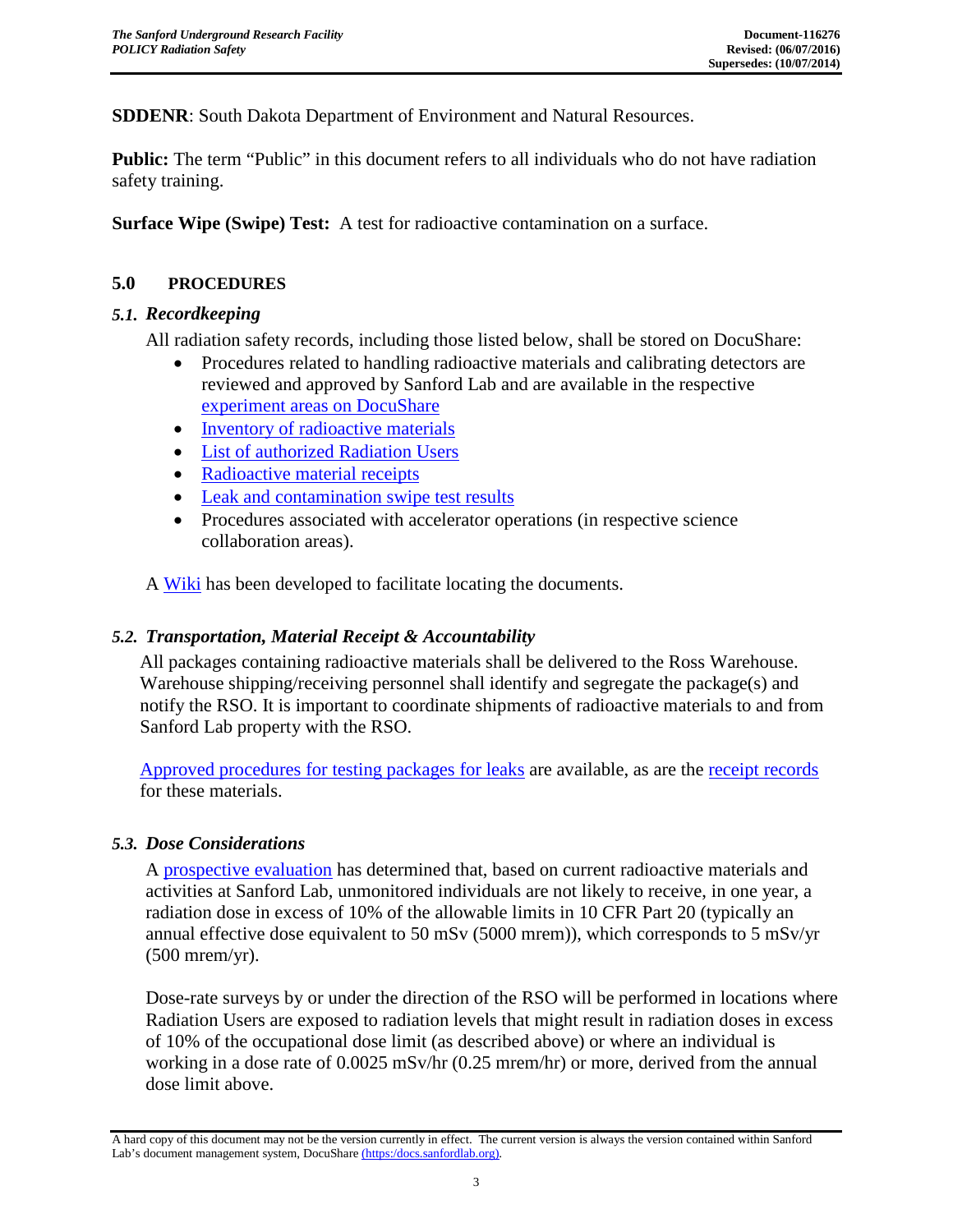## *5.3.1 Occupational Dose*

The following practices will be used to control the radiation dose to all individuals to below 10% of the NRC allowable limits:

- Due to the sensitivity of experiments at SDSTA, most radioactive sources are expected to be below (or near) exempt quantities.
- NRC does not define exempt quantity limits for alpha-emitters. The maximum activities for alpha-emitting calibration sources should be kept as low as possible.
- When feasible, all radioactive sources are placed in lockable lead (Pb) lined storage safes when not in use for calibrating detectors. Exceptions shall be approved by the RSO.
- Radioactive sources should be used in collimators with beams directed at detectors (away from laboratory occupants). Exceptions shall be approved by the RSO.

## *5.3.2 Public Dose*

Radiation dose to the public will be controlled below 10% of the NRC allowable radiation limits using the procedures noted above. In addition, with the exception of sanctioned, organized tours, the public is not allowed in the science collaboration laboratories. The laboratories are inaccessible except via 4850 feet deep shafts.

# <span id="page-6-0"></span>*5.4. Work Practices & Emergency Procedures*

**Work Practices:** Written procedures for handling radioactive materials and machines are reviewed and approved by Sanford Lab personnel (including the RSO) and include emergency considerations. Procedures for handling radioactive materials and accelerator operations are filed in the respective [science collaboration areas](https://docs.sanfordlab.org/docushare/dsweb/View/Collection-6895) on DocuShare.

**Emergency Procedures:** Details of how emergencies are handled at Sanford Lab can be found in the [Emergency Response Plan.](https://docs.sanfordlab.org/docushare/dsweb/Get/Document-73218/)

# <span id="page-6-1"></span>*5.5. Surveys*

Surveys for radioactive contamination will be conducted at least quarterly in all areas where sources are used or immediately if there is a suspicion of a leak. The procedure for conducting contamination and leak testing can be found as a sheet in the workbook Sanford Lab [Leak & Contamination \(Swipe\) Tests.](https://sanfordlab-my.sharepoint.com/personal/clichtenwalner_sanfordlab_org/_layouts/15/guestaccess.aspx?guestaccesstoken=kQZvXPfDm0XaXXOQdn0ZWHabO%2fdAVgKal%2f4PnE6EsVQ%3d&docid=0da058d2d68f941858b26c41c191290e9)

# <span id="page-6-2"></span>*5.6. Authorization*

Authorization for Radiation Users will be issued by the RSO upon receiving evidence of training and acknowledgement of specific Sanford Lab expectations.

A hard copy of this document may not be the version currently in effect. The current version is always the version contained within Sanford Lab's document management system, DocuShar[e \(https:/docs.sanfordlab.org\).](https://docs.sanfordlab.org/)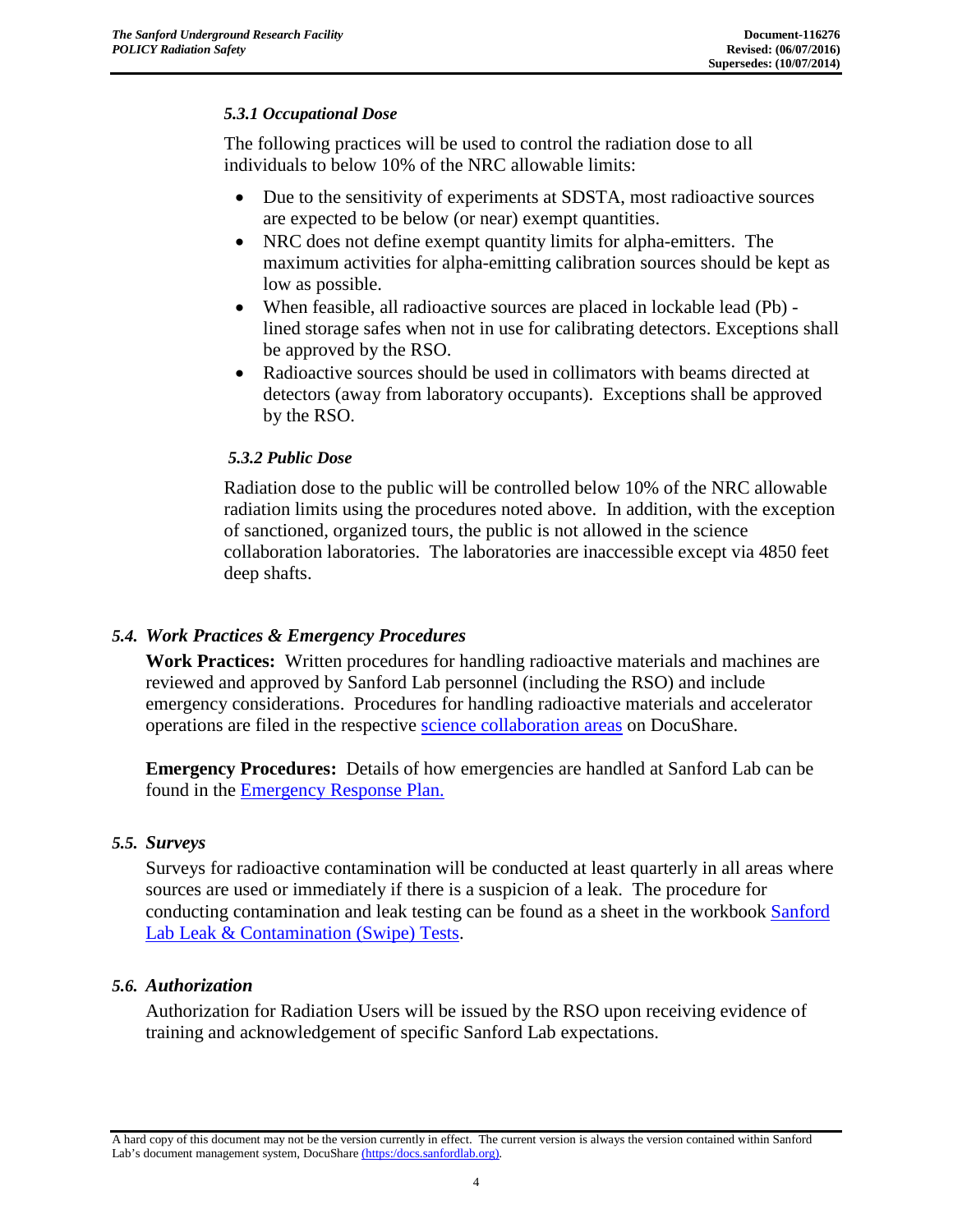# <span id="page-7-1"></span><span id="page-7-0"></span>*5.7. Radiation Producing Machines*

#### *5.7.1.Radiation Safety Program*

A documentation system shall be established such that the safety programs are defendable and auditable. To ensure continuing compliance, a periodic (at least once every three years) self-assessment shall be conducted.

A safety assessment document (Experimental Planning Statement) shall be written which sufficiently covers safe operation. At a minimum, it shall include

- Description of the facility
- Beam parameters for all operational modes
- Radiation hazard analysis hazards and risks to the workers, public and the environment
- Engineered and administrative safety systems adequate to prevent unacceptable risk to individuals and the environment.

A quality control and configuration control system shall be implemented to assure safety systems are in place (for passive systems) and operated (for active systems) as designed.

## <span id="page-7-2"></span>*5.7.2.Radiation Control System (RCS)*

The radiation control system shall be a complete shielding system so that negligible radiation is detectable outside radiation controlled areas. It shall be designed or reviewed by a radiation safety professional. It may include beam or radiation interlocks.

The shield system shall be designed conservatively to limit the maximum annual dose to no more than:

- Radiation Users: < 5 mSv/year (500 mrem/year)
- Public:  $< 1$  mSv/year (100 mrem/year)
- Off-site dose to maximally exposed individual:  $< 0.1$  mSv/year (10) mrem/year)

Any changes to the radiation control system shall be approved by the RSO.

#### <span id="page-7-3"></span>*5.7.3.Access Control System*

An access control system is not required for areas with dose rates < 0.05 mSv/hour (5 mrem/hour). Machines capable of generating dose rates greater than this will require startup warnings, enclosures, personnel entryway doors/gates, interlocks, and exclusion areas as specified in the current version of ANSI/HPS N43.1 Table 5.1 (see Appendix for 2011 version).

If required, the access control system shall be

- Reliable, fail-safe, tamper-resistant
- Subject to configuration control during operation and maintenance
- Function and integrity checks conducted periodically
- Certified annually

A hard copy of this document may not be the version currently in effect. The current version is always the version contained within Sanford Lab's document management system, DocuShar[e \(https:/docs.sanfordlab.org\).](https://docs.sanfordlab.org/)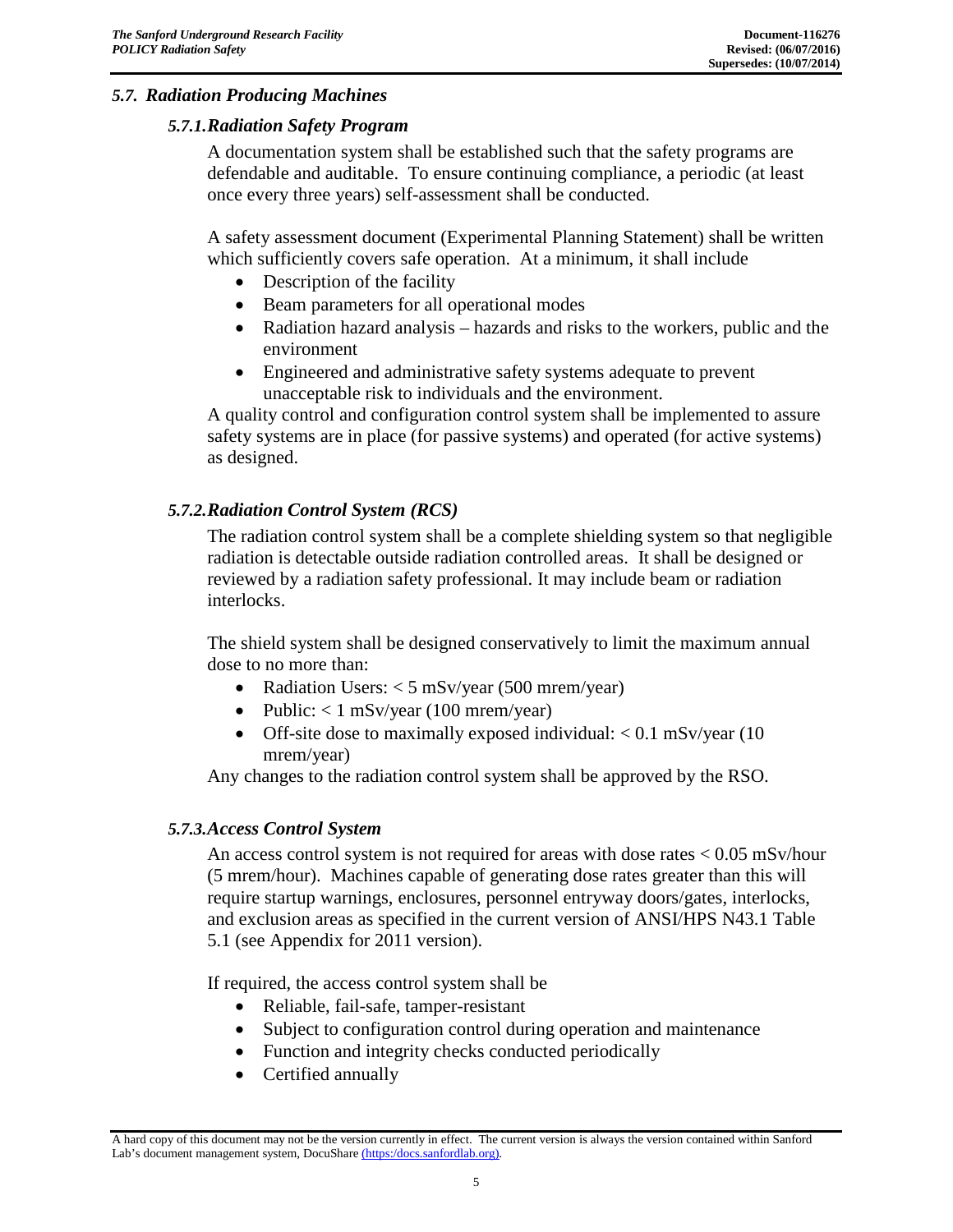# <span id="page-8-0"></span>*5.7.4.Machine Operations*

A readiness review shall be conducted prior to machine commissioning and formal authorization from Sanford Lab is required prior to any production of beam. Machine commissioning shall be conducted prior to routine operation. Commissioning shall include:

- Verification that machine operation and hazards are controlled
- Shielding verification survey

Machine operations shall be conducted only by qualified and authorized operators using written procedures reviewed and approved by Sanford Lab personnel, including the RSO. Routine maintenance and safety system repairs shall be part of operational plan and schedule.

The machine control panel shall be staffed during operation (when the beam is on or potential hazards exist).

- When the operator is not present, the machine should be off or the control panel access secured.
- Under special operating conditions a machine may be operated unattended, providing:
	- o Potential emergencies are addressed beforehand
	- o Operating parameters and resulting hazards are controlled by engineering means
	- o Long term unattended operation requires regular status monitoring
	- o If operational parameters exceed preset ranges, the operation shall be terminated automatically. Startup may only resume after RSO permission.

No unapproved interlock bypass nor deviation from safety procedures shall occur. All interlock bypasses or deviations from safety procedures shall be approved by the RSO. All interlock bypasses and removals shall be documented. Normal interlock operation shall be resumed as soon as the bypass has served its purpose.

# <span id="page-8-1"></span>*5.7.5.Operational Radiation Safety (ORS) and Personnel Training*

An operational radiation safety program shall be written. For each specific experiment, the ORS program shall be incorporated into routine practices and shall be clearly assigned to individuals who are trained and authorized to perform these tasks. The **operational radiation safety program** (ORS) shall specify the activities, process measurements and evaluations necessary to maintain safe operations. At a minimum it shall include the following elements appropriate to the hazard

- Facility area access control
- Personal and area dose rate monitors
	- $\circ$  Personal dosimetry required when expected annual dose  $> 5$  mSv (500 mrem), consistent with Section 5.3
	- o Personal dosimetry recommended when expected annual dose > 1 mSv (100 mrem)
- Measurement and control of radiation levels in the workplace and facility boundary
- Radiation instrument use and calibration

A hard copy of this document may not be the version currently in effect. The current version is always the version contained within Sanford Lab's document management system, DocuShar[e \(https:/docs.sanfordlab.org\).](https://docs.sanfordlab.org/)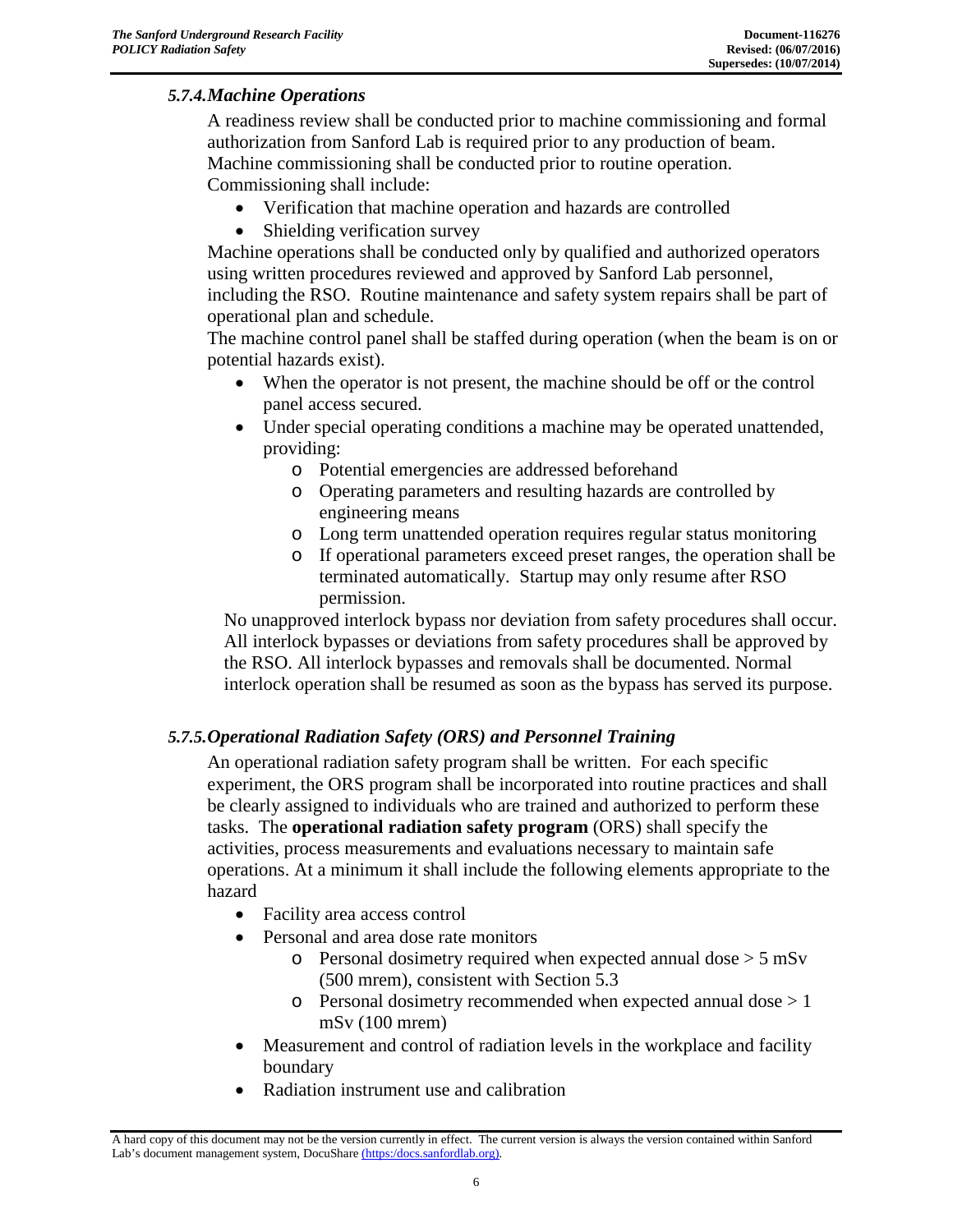- Control of radioactive sources and waste
- Contamination monitoring and control
- Radiological environmental protection
- Facility cleanup and decommissioning

Areas of the facility with potential radiation hazards shall be classified and posted based on shielding design and area monitoring results.

An area monitoring program shall be established to assure the dose rates and integrated doses within and external to the facility are within acceptable levels. At a minimum, the radiation levels around the machine shall be monitored.

The facility shall evaluate (via measurements or calculations) the potential for activation or contamination of the accelerator or beam line components as well as the surrounding media.

The identification, characterization, processing, storage, transport, use or disposal of potentially radioactive sources or waste shall be addressed.

## **Training**

Science collaborations shall be responsible for implementation of safety training and periodic retraining programs subject to Sanford Laboratory review and approval. Individuals who operate or work in the vicinity of machines shall receive basic radiation safety training that familiarizes them with radiation sources, risks in perspective to potential doses, methods to minimize dose, machine hazards and controls.

## <span id="page-9-0"></span>**6.0 REFERENCE AND RELATED DOCUMENTS**

#### <span id="page-9-1"></span>*6.1. References*

- NRC Regulations Title 10, Code of Federal Regulations
- ANSI/HPS N43.1 "Safe Operating Practice for Users of Non-Medical X-Ray Radiographic and Radioscopic Equipment"

#### <span id="page-9-2"></span>*6.2. Related Documents*

- [NRC Program-Specific Guidance About Academic, Research and Development, and](http://www.nrc.gov/reading-rm/doc-collections/nuregs/staff/sr1556/v7/r1/)  [Other Licenses of Limited Scope NUREG-1556 Vol. 7](http://www.nrc.gov/reading-rm/doc-collections/nuregs/staff/sr1556/v7/r1/)
- **[EHS Training Policy](https://docs.sanfordlab.org/docushare/dsweb/Get/Document-73354/)**
- Sanford Lab [Radiation Safety Manual \(Wiki\)](https://docs.sanfordlab.org/docushare/dsweb/View/Wiki-271)
- Sanford Lab [Leak & Contamination \(Swipe\) Tests](hhttps://sanfordlab-my.sharepoint.com/personal/clichtenwalner_sanfordlab_org/_layouts/15/guestaccess.aspx?guestaccesstoken=kQZvXPfDm0XaXXOQdn0ZWHabO%2fdAVgKal%2f4PnE6EsVQ%3d&docid=0da058d2d68f941858b26c41c191290e9)
- [Emergency Response Plan](https://docs.sanfordlab.org/docushare/dsweb/Get/Document-73218/)
- [First Report and Incident Investigation Form](https://docs.sanfordlab.org/docushare/dsweb/Get/Document-79359/)
- Incident & Near Miss Reporting, Response and Investigation Policy
- DOE O [420.2 "Safety of Accelerator Facilities"](https://www.directives.doe.gov/directives-documents/400-series/0420.2-EGuide-1a)
- DOE G 420.2-1A, Accelerator Facility Safety Implementation Guide for DOE O 420.2C, Safety of Accelerator Facilities
- Code of Federal Regulations 10 CFR 835 Department of Energy "Occupational Radiation [Protection"](http://www.ecfr.gov/cgi-bin/text-idx?tpl=/ecfrbrowse/Title10/10cfr835_main_02.tpl)

A hard copy of this document may not be the version currently in effect. The current version is always the version contained within Sanford Lab's document management system, DocuShar[e \(https:/docs.sanfordlab.org\).](https://docs.sanfordlab.org/)